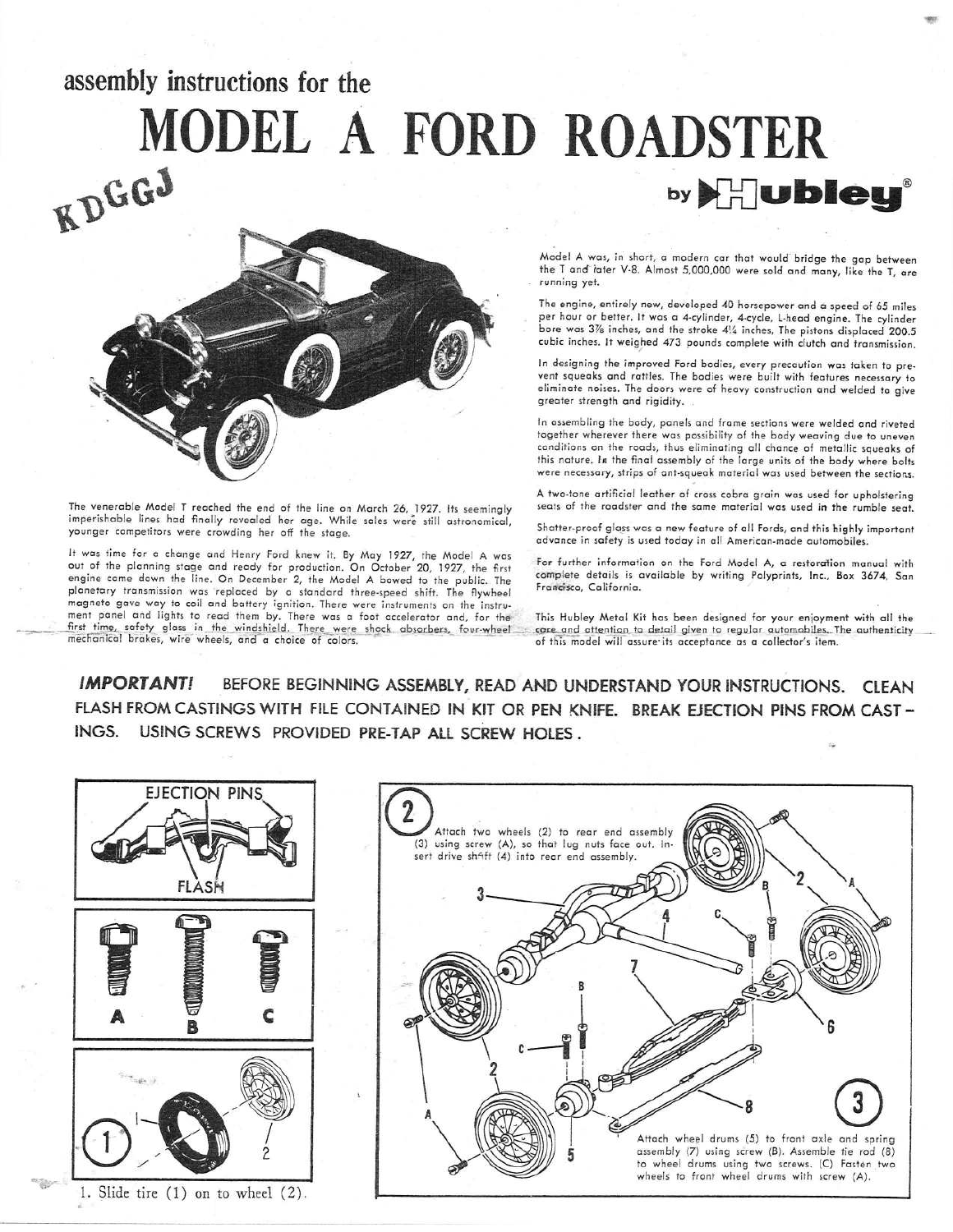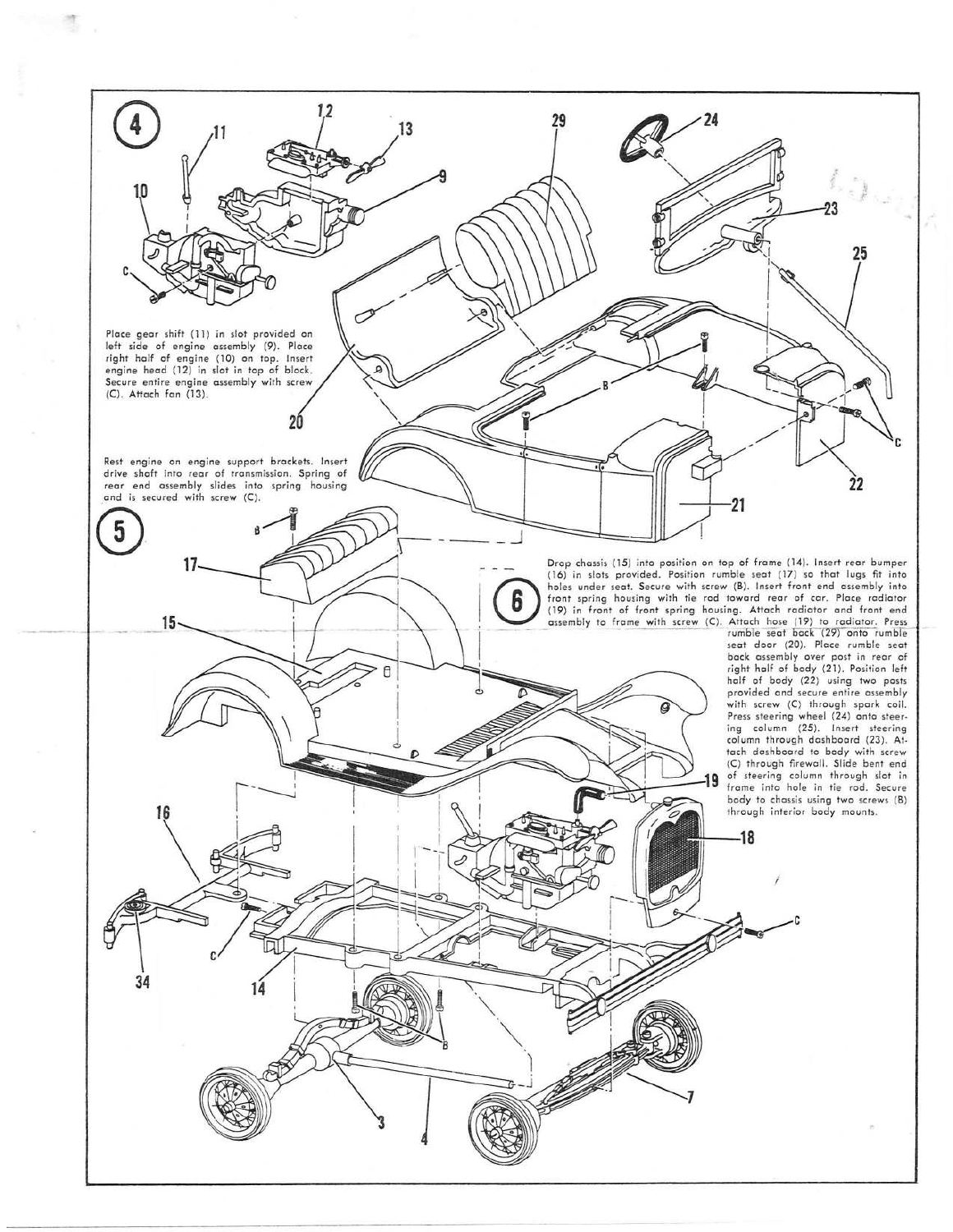

FINISHING INSTRUCTIONS in order to achieve an outstanding and authentic finish on your Hubley Metal Kit, the following steps are odvied:

1. All parts should be thoroughly cleaned and any loose metal dust removed. 2. Paint all metal parts with two coats of automotive lacquer primer available at any auto parts or hardware store. This is optional, but will assure o more losting finish.

3. Rub down lightly with fine steel wool until smooth. 4. Apply two or three coats of lacquer or enamel in the color desired. Enamel

is recommended for hand-brushing, but both lacquer and enamel are available in pressure spray cans.

CAUTION-Do not paint plastic parts with lacquer which causes wrinkling or "crazing" of the smooth surface.

## ${\bf \mathfrak{B}}$ UALANICE by  $\mathbb{H}$ Ubley  $\text{ }\text{ }\text{ }$  We will replace, at no additional cost, all parts which

are faulty, broken, or lost in shipment. Write in space behind article reason for free replacement. In cases where parts were lost or broken by you or spare parts are desired, send cash or money order for parts plus postage and handling.<br>
print name and address on other side, and mail to: Scale Model Division P. O. Box 1543, Lancaster, Pennsylv

Scale Model Division P. O. Box 1543, Lancaster, Pennsylvania

| <b>QUANTITY</b><br>ORDERED | PARTS NO | NO. 850K<br><b>DESIGNATION</b> | PRICE<br>EACH | TOTAL<br>PRICE | QUANTITY<br>ORDERED | $\frac{1}{2}$<br>RTS<br>$\tilde{A}$ | DESIGNATION                      |     | <b>MEN</b><br><b>EXP</b><br><b>EXPRICE</b> | QUANTITY<br>ORDERED<br>PARTS NO. |      | DESIGNATION                          |     | $\left  \begin{array}{c} \n 3 & \text{m} \\ \n 2 & \text{m} \\ \n 3 & \text{m} \\ \n 4 & \text{m} \end{array} \right $<br>PRICE |
|----------------------------|----------|--------------------------------|---------------|----------------|---------------------|-------------------------------------|----------------------------------|-----|--------------------------------------------|----------------------------------|------|--------------------------------------|-----|---------------------------------------------------------------------------------------------------------------------------------|
|                            |          | RUBBER TIRES (5)               | .10           |                |                     |                                     | 15. CHASSIS                      | .30 |                                            |                                  | 29.  | <b>RUMBLE SEAT BACK</b>              | .10 |                                                                                                                                 |
|                            | 2.1      | WHEELS (5)                     | .10           |                |                     |                                     | 16. REAR BUMPER                  | .10 |                                            |                                  |      | 30. TOP                              | .20 |                                                                                                                                 |
|                            |          | 3. REAR END DIFFERENTIAL       | .10           |                |                     |                                     | 17. RUMBLE SEAT                  | .05 |                                            |                                  |      | 31. TAIL LIGHTS (2)                  | .05 |                                                                                                                                 |
|                            |          | DRIVE SHAFT                    | .10           |                |                     |                                     | 18. RADIATOR                     | .10 |                                            |                                  |      | 32. ENGINE HOOD-RIGHT SIDE           | .10 |                                                                                                                                 |
|                            |          | RIGHT WHEEL DRUM               | .05           |                |                     |                                     | <b>RUBBER RADIATOR HOSE</b>      | 05  |                                            |                                  | 33.1 | <b>ENGINE HOOD-LEFT SIDE</b>         | .10 |                                                                                                                                 |
|                            | 6.       | LEFT WHEEL DRUM                | 05            |                |                     | 20                                  | RUMBLE SEAT LID                  | .15 |                                            |                                  |      | 34. BUMPER STEP PAD                  | .05 |                                                                                                                                 |
|                            |          | 7. FRONT AXLE & SPRINGS        | .15           |                |                     | 21                                  | <b>BODY-RIGHT HALF</b>           | .25 |                                            |                                  |      | 35. TOP BOOT                         | .15 |                                                                                                                                 |
|                            |          | 8. TIE ROD                     | .05           |                |                     | 22.                                 | <b>BODY-LEFT HALF</b>            | .25 |                                            |                                  |      | 36. PACKET OF SCREWS, REQUIRED SIZES | .25 |                                                                                                                                 |
|                            |          | 9. LEFT ENGINE BLOCK           | .10           |                |                     | 23                                  | <b>DASHBOARD</b>                 | 10  |                                            |                                  |      | 37. DECALS<br>set                    | .10 |                                                                                                                                 |
|                            |          | 10. RIGHT ENGINE BLOCK         | .10           |                |                     | 24.                                 | STEERING WHEEL                   | .05 |                                            |                                  | 38.  | WHITE SIDE WALLS (sheet)             | .10 |                                                                                                                                 |
|                            |          | 11. GEAR SHIFT                 | 05            |                |                     | 25                                  | STEEL STEERING ROD               | 05  |                                            |                                  | 39.  | FILE                                 | .05 |                                                                                                                                 |
|                            |          | <b>12. ENGINE HEAD</b>         | .10           |                |                     | 26                                  | <b>FRONT SEAT</b>                | .10 |                                            |                                  |      | TOTAL COST OF PARTS                  |     |                                                                                                                                 |
|                            |          | 13. FAN                        | .05           |                |                     | 27                                  | <b>HEADLIGHT LENSES</b>          | .05 |                                            |                                  |      | POSTAGE AND HANDLING                 | .20 |                                                                                                                                 |
|                            |          | 14. FRAME                      | .20.          |                |                     | 28.                                 | <b>HEADLIGHTS &amp; CROSSBAR</b> | .10 |                                            |                                  |      | <b>TOTAL ENCLOSED</b>                |     |                                                                                                                                 |